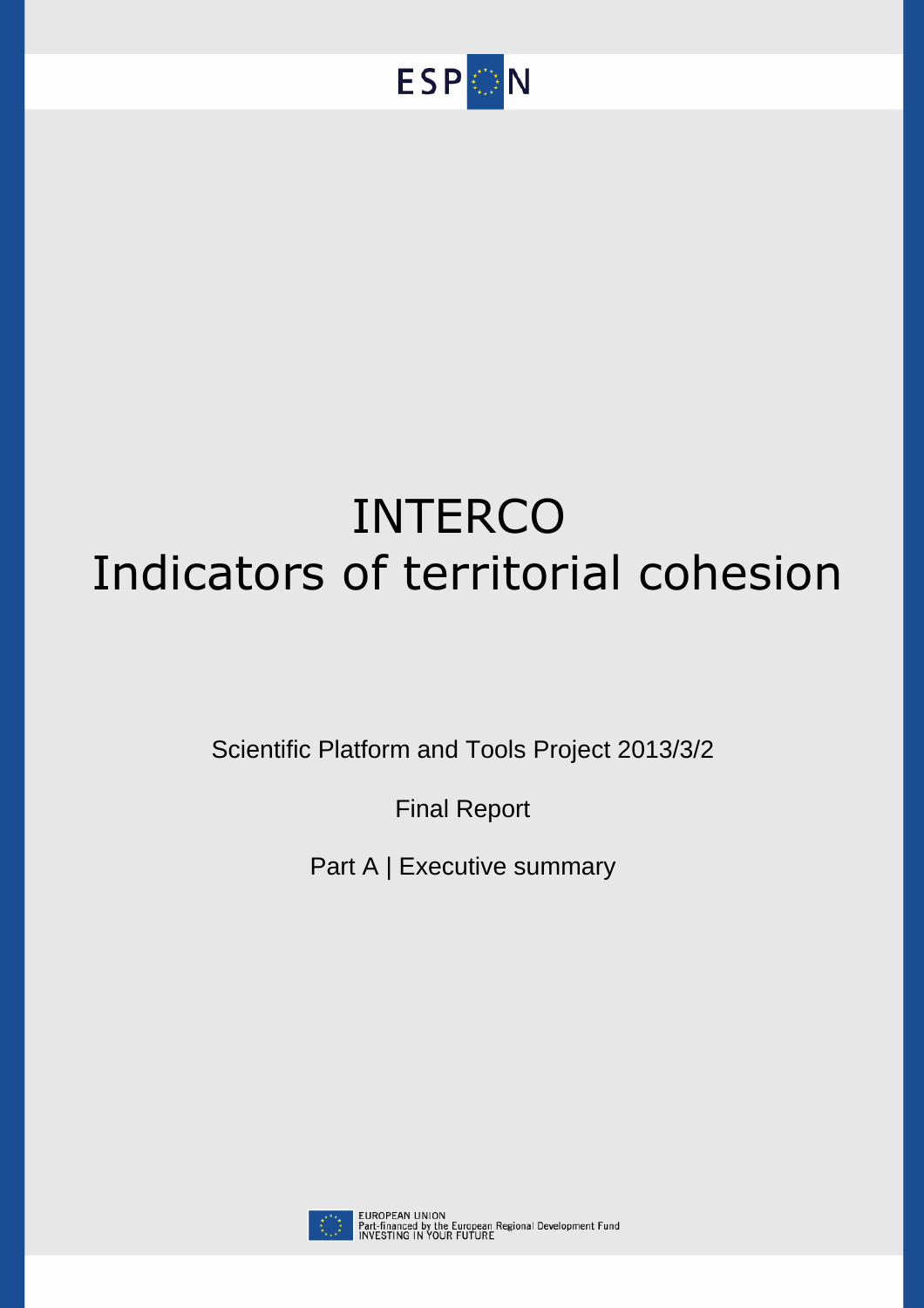This report presents the final results of a "Scientific Platform and Tools" Project conducted within the framework of the ESPON 2013 Programme, partly financed by the European Regional Development Fund.

The partnership behind the ESPON Programme consists of the EU Commission and the Member States of the EU27, plus Iceland, Liechtenstein, Norway and Switzerland. Each partner is represented in the ESPON Monitoring Committee.

This report does not necessarily reflect the opinion of the members of the Monitoring Committee.

Information on the ESPON Programme and projects can be found on www.espon.eu

The web site provides the possibility to download and examine the most recent documents produced by finalised and ongoing ESPON projects.

This basic report exists only in an electronic version.

© ESPON & University of Geneva, 2012.

Printing, reproduction or quotation is authorised provided the source is acknowledged and a copy is forwarded to the ESPON Coordination Unit in Luxembourg.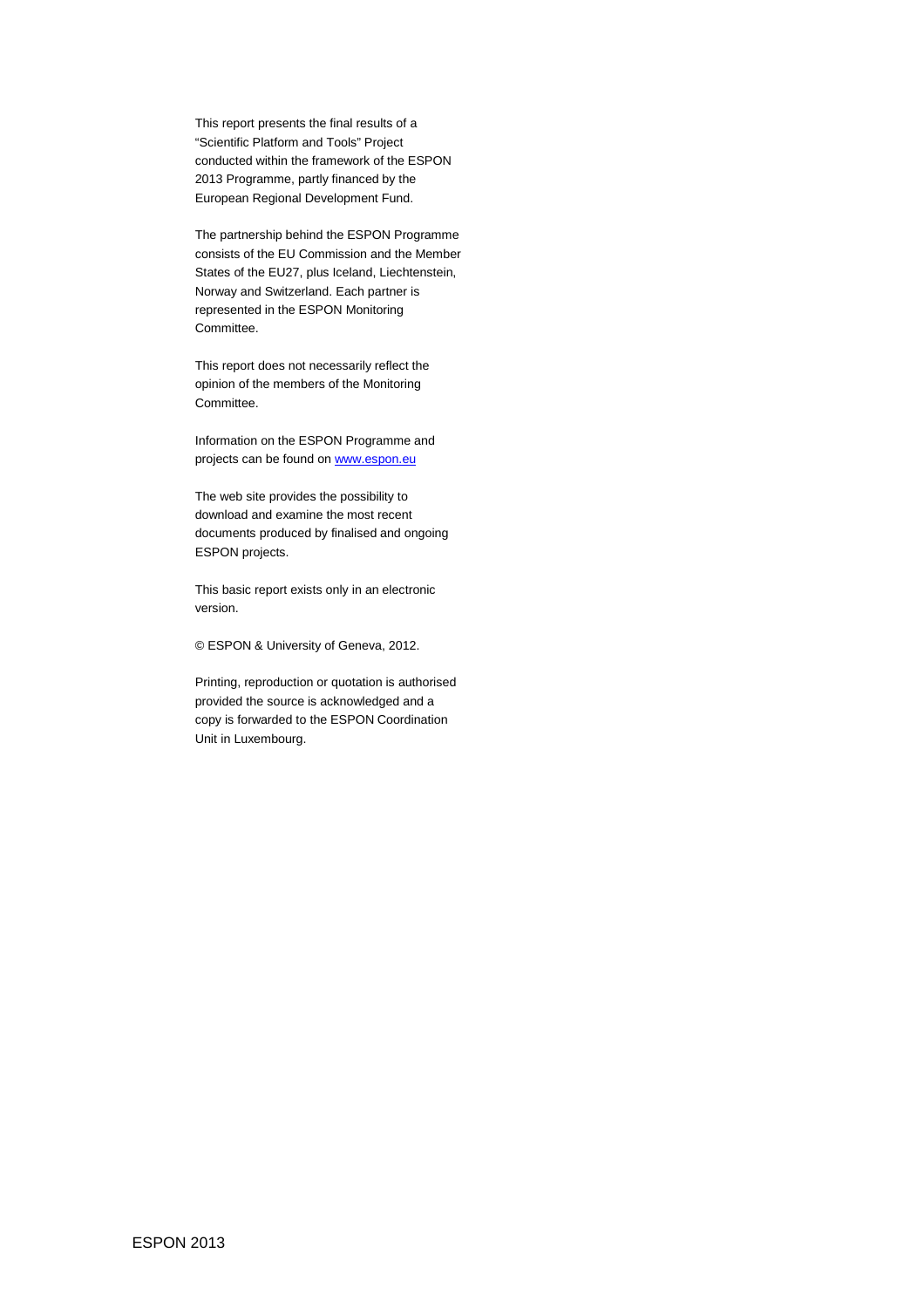# **List of authors**

University of Geneva (Lead Partner)

- Hy DAO
- Pauline PLAGNAT
- Vanessa ROUSSEAUX

National Technical University of Athens (Partner)

- Minas ANGELIDIS
- Spyridoula BATZIKOU
- Vivian BAZOULA
- Epameinontas TSIGKAS
- Nordregio Nordic Centre for Spatial Development (Partner)
	- Lisa VAN WELL
	- José STERLING

RRG Spatial Planning and Geoinformation (Expert)

- Carsten SCHÜRMANN

Spatial Foresight GmbH (Expert)

- Kai BÖHME
- Erik GLØERSEN
- Susan BROCKETT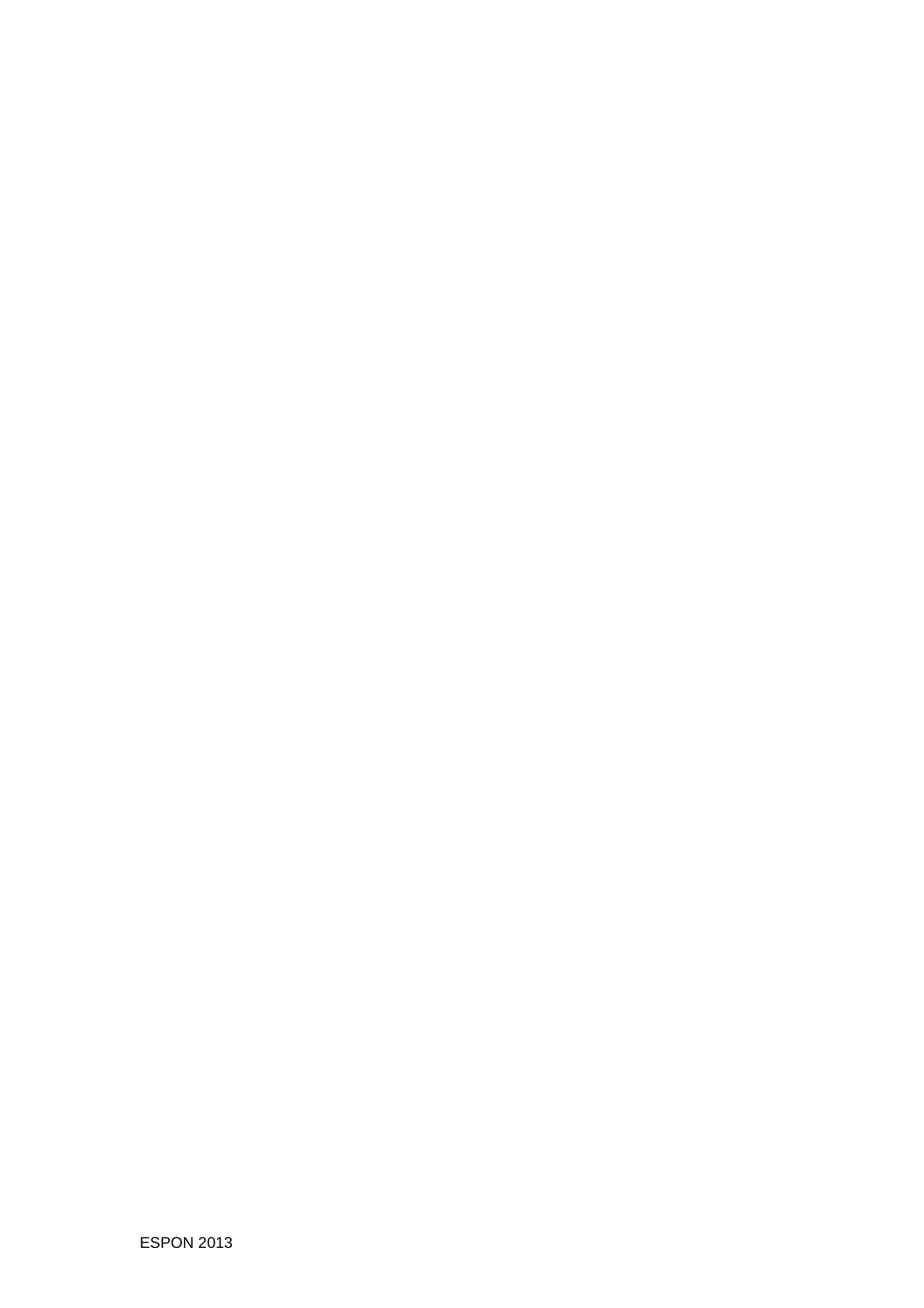# **Introduction**

# **Objectives**

The aim of the INTERCO project is to **develop indicators and indices measuring territorial cohesion**. This moving concept of territorial cohesion encloses large issues such as territorial development, structural issues, territorial challenges and opportunities at various geographical levels for different types of regions. Indeed, the aspects of territorial cohesion to be covered and the requirements for the indicators were numerous and very challenging, starting with the definition of the concept to measure.

# **Territorial cohesion, the impossible definition**

As a cross-cutting territorial dimension of EU policies, territorial cohesion has been a priority in the ESPON research framework from the beginning. Policy documents, actions and funding of the EU during the previous decades have already dealt with territorial issues, but the current crisis and its asymmetric territorial impacts have increased the importance of the territorial approach. As such, it should be at the centre of the new Cohesion policy, which represents the second biggest envelop of EU budget and whose key role in the recovery from the crisis is recognised by the Commission.

The concept of territorial cohesion has been e.g. disseminated by the Green Paper (EC, 2008a), which presented a comprehensive approach and did further nurture the debate around its different understandings. Highlighting the rich diversity of European territory, territorial cohesion aims at turning this diversity into an asset for all places. It is thus ensuring a harmonious and balanced territorial development and contributing to a sustainable Europe. Territorial capital and potential are at the centre of these broad objectives, but the scale and the territory considered may change the way to achieve them.

Based on the observation of these recent policy developments, as well as on the abundant technical and theoretical literature published on the subject, one can rapidly recognize that the concept of territorial cohesion does not fit into one single definition. From the beginning, the INTERCO team embarked in a combined approach linking theoretical and participatory activities to reach indicators that are robust, relevant and usable for the persons interested in territorial cohesion at the European level.

# **From a fuzzy concept to synthetic presentations of a few single indicators**

From more than 600 potential indicators identified in the first phase of the project, the INTERCO process allowed, in a second phase, the filtering and the prioritisation of the indicators, and finally the specification of 32 top indicators organised in 6 territorial objectives. The interaction with stakeholders - by means of workshops and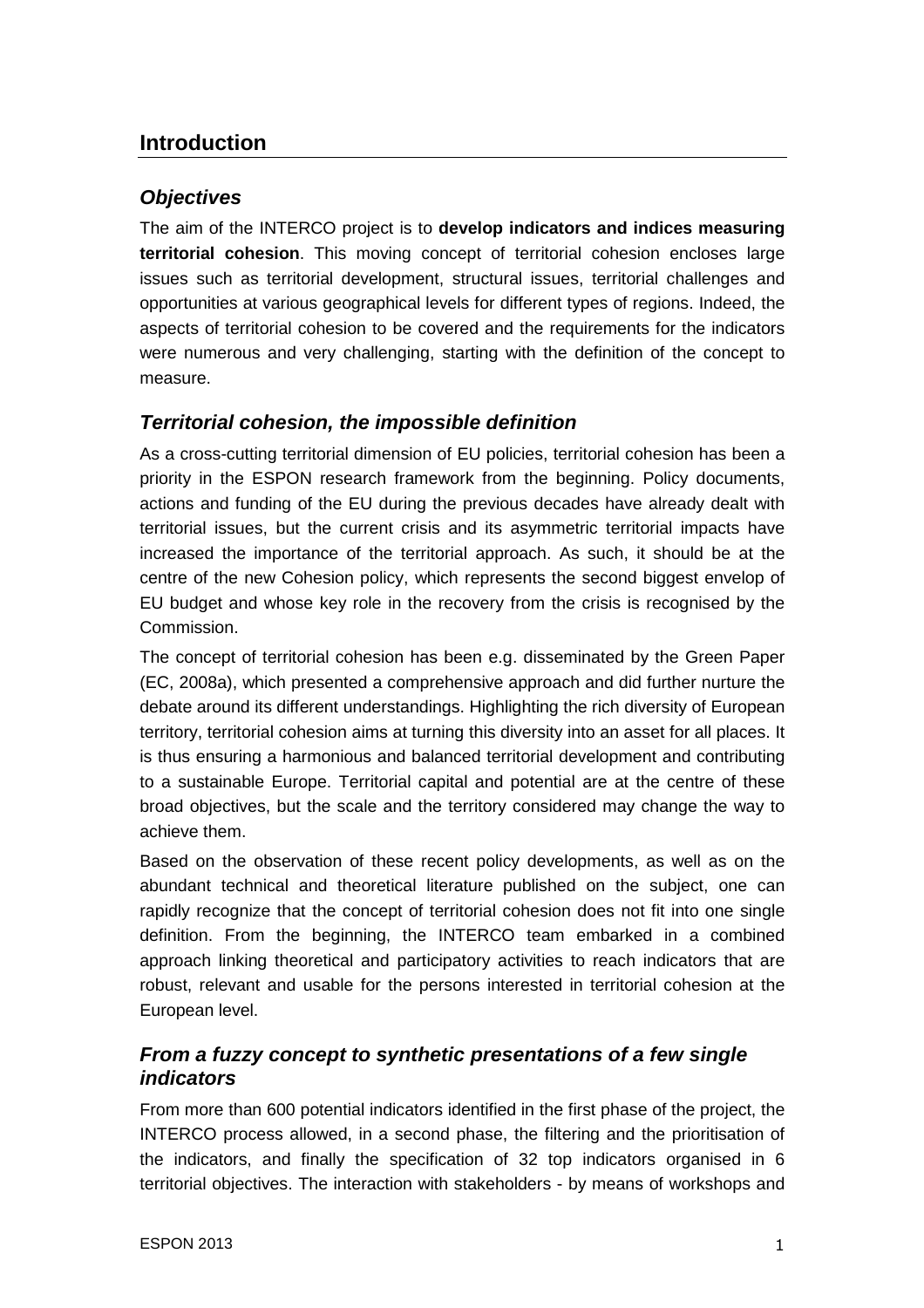participations to ESPON events - provided decisive inputs for the final set of indicators.

These indicators are presented as synthetic factsheets (maps, graphs, metadata). They are also delivered as a stand-alone GIS database that will allow for futher dissemination to users, in particular for the ESPON Database.

The indicators are designed for the European level (EU27+4), but the analysis is also extended to global and local scales, as well as to EU Candidate Countries and Potential Candidate Countries (Western Balkans and Turkey). The local scale is approached by the more detailed analysis of three case studies - Sydsverige-Eastern DK (Sweden-Denmark), Thessalia (Greece) and Piedmont (Italy).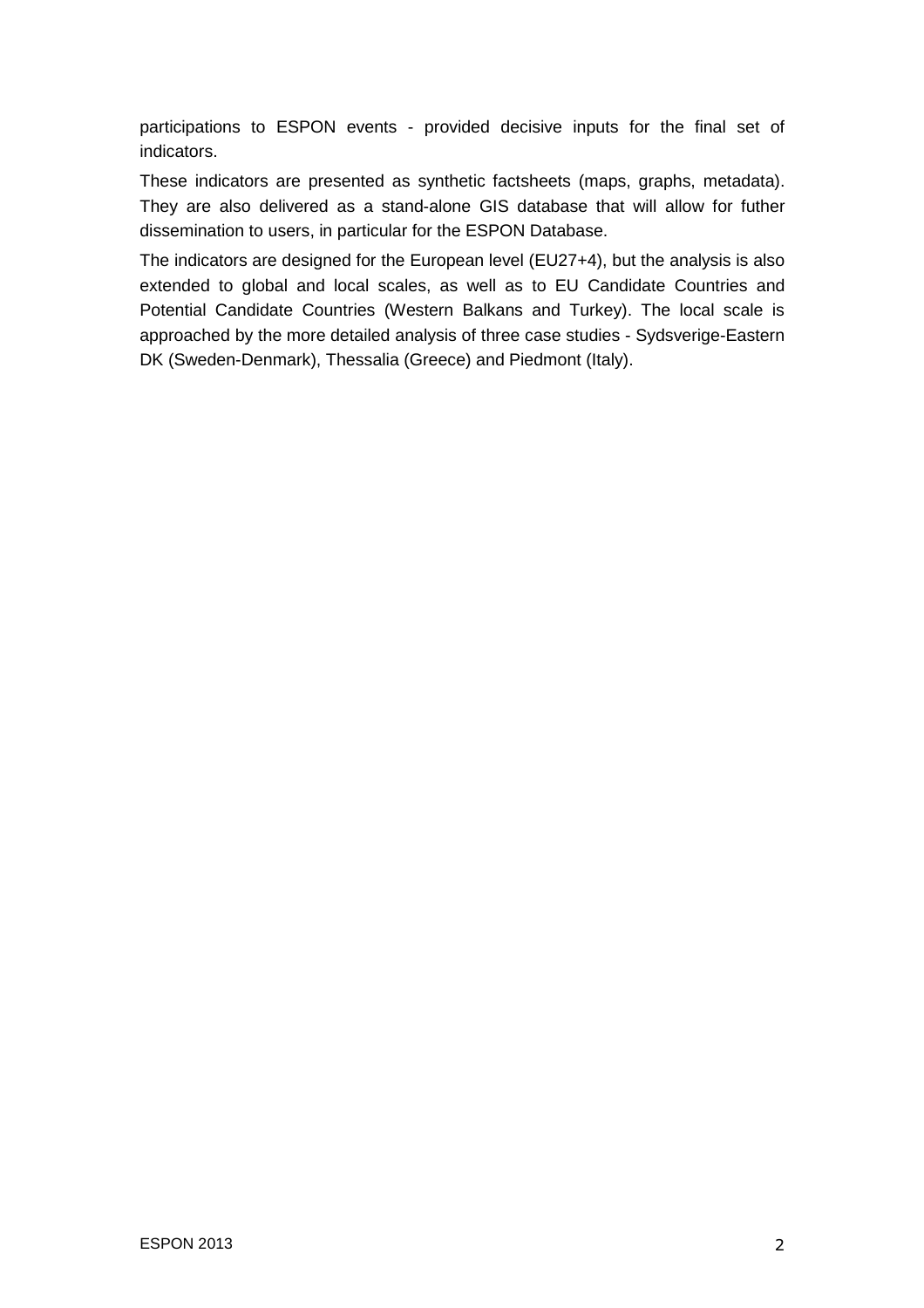# **The indicators**

# **Cohesion indicators : an approach by territorial objectives**

In order to cover the multiple views on the concept of territorial cohesion, the INTERCO team has built sets of indicators for the following six main policy-oriented territorial objectives. For each of these territorial objectives, a number of so-called "top indicators" were selected through a participatory process combined with an analytical framework, which in turn helped taking into account data constraints.

- strong local economies ensuring global competitiveness : labour productivity, GDP/capita in PPS, overall unemployment rate, old age dependency ratio
- **innovative territories :** population aged 25-64 with tertiary education, intramural expenditure on R&D, employement rate 20-64
- **fair access to services, market and jobs:** access to compulsory school, access to hospital, accessibility of grocery sesrvices, access to university, accessibility potential by road, accessibility potential by rail, accessibility potential by air
- inclusion and quality of life: disposable household income, life expectancy at birth, proportion of early school leavers, gender imbalances, difference in female-male unemployment rates, ageing index
- **attractive regions of high ecological values and strong territorial capital:**  potential vulnerability to climate change, air pollution ( $PM_{10}$  and ozone concentrations), soil sealing per capita, mortality, hazards and risks, biodiversity, renewable energy potential
- integrated polycentric territorial development: Population potential within 50 km, net migration rate, cooperation intensity, cooperation degree, polycentricity index

# **Results by territorial objectives**

# Strong local economies ensuring global competitiveness

For this territorial objective, the four indicators show no general trend towards convergence. The results of our analysis underline mostly stable or increasing disparities among territories, as expected. However, in economic fields, we can note a few positive results towards cohesion. For GDP/capita, there is a slight trends towards convergence for remote areas, but departing from very strong disparities, while the disparities between urban regions or region close to cities remain stable. As for the unemployment rates, though the general trend lately tended towards a slight convergence, it masks another reality: the regions close to cities reduce their rate while the remote areas increase theirs. Labour productivity is the only indicator that shows a remarkable trend towards more convergence, but the data covers only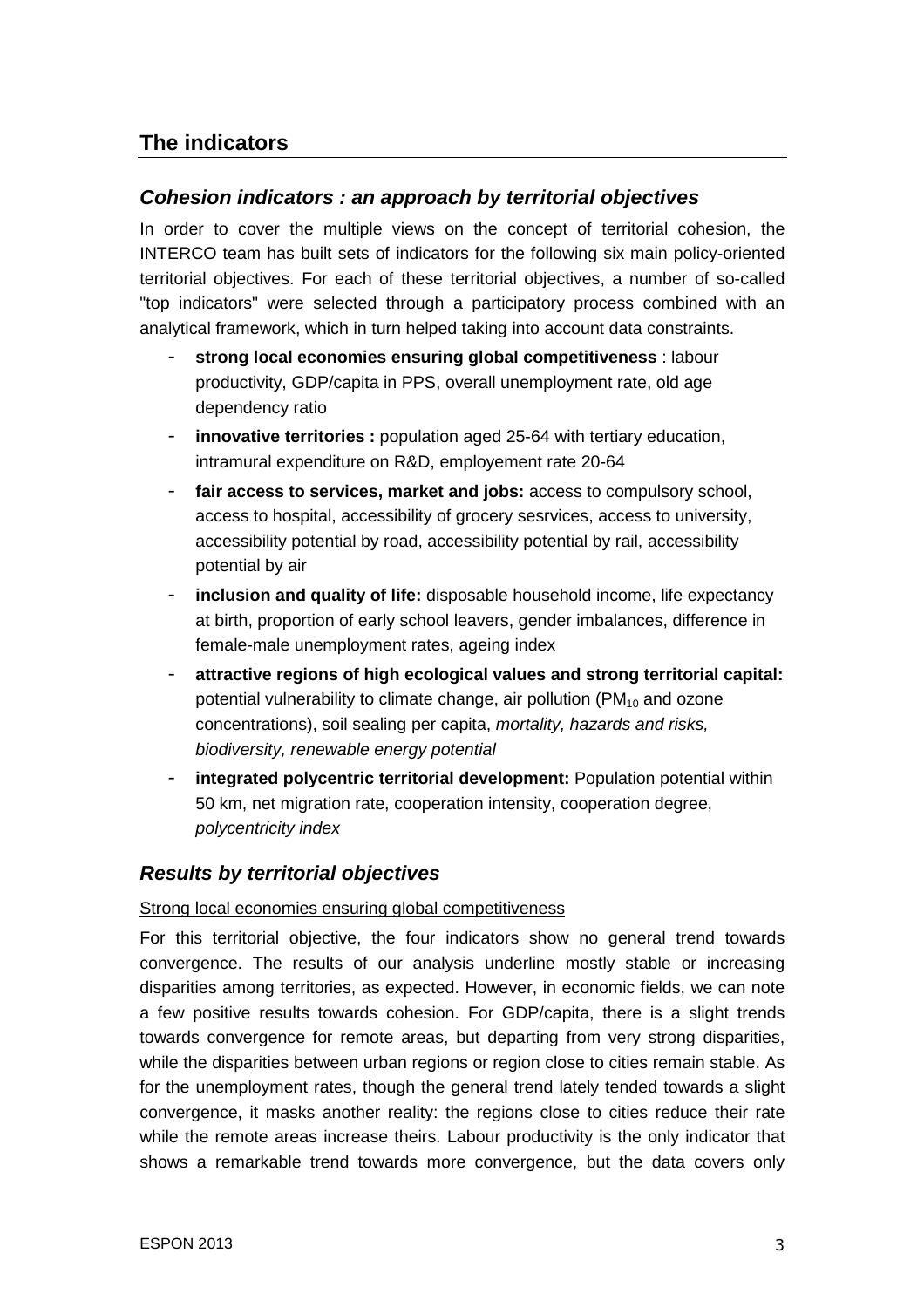national levels. Old age dependency ratio demonstrates of an increase in disparities, especially for intermediate and urban areas. It shows no convergence neither in terms of cohesion nor in terms of striving a balanced age structure.

#### Innovative territories

The results for this territorial objective underline the fact that the employment rate and the tertiary education are not quite linked. There is a general trend of convergence for tertiary education among European countries but a widening gap in regards to employment rates. It appears that the good performances of some regions are made at the expenses of the lagging behind regions. As for the third indicator of this territorial objective, the intramural R&D expenditures, there is no time series available, but the existing data show disparities between high tech regions and rural regions.

### Fair access to services, market and jobs

In this particular challenging territorial objective, we expected the result to show great disparities among rural and other regions. The results confirms that access to services is a challenge for European countries within territories as well as between territories as it is underlined in the  $5<sup>th</sup>$  Cohesion Report. Concerning the analysis of the results focusing on the accessibility potential by air, road and rail, it is rather clear that large disparities still exist for the three modal transportations facilities despite the large effort made by many new Member States to improve their accesibility, and road networks in particular. In many cases, regional disparities are increasing due to the construction of high-level transport infrastructures such as high-speed rail lines or motorways, connecting urban centers with each other and bypassing rural or remote areas. But we can still note a slight trend towards cohesion. As for accessibility potential by rail, if the disparities generallly remained stable, they are still high, enlighting the same kind of differences bewteen urban regions and predominently rural regions. The trend for all Europe shows a widening gap. In contrast, the results for accessibilty potential by air was quite clear with overall trends towards cohesion for all types of region for entire Europe.

# Inclusion and Quality of Life

The indicators selected for the territorial objective of inclusion and quality of life show a general trend towards cohesion, except for life expectancy at birth and gender imbalances. Life expectancy at birth remained almost stable and the general range of values is rather small, but variations among countries are completely different. The gender composition of population show a slight overrepresentation of women for the majority of European regions, but the indicator experienced almost no development since 2003. As for life expectancy at birth, there is a clear divide between old and new EU Member States for the indicator Disposable household income ; however, countries with the highest disposable income have also the highest disparities among their regions. We can observe high rates of early school leavers for some countries in 2010, but there is a trend toward cohesion since 2006, thanks to many regions which manage to reduce signicantly their rates and despite some regions experiencing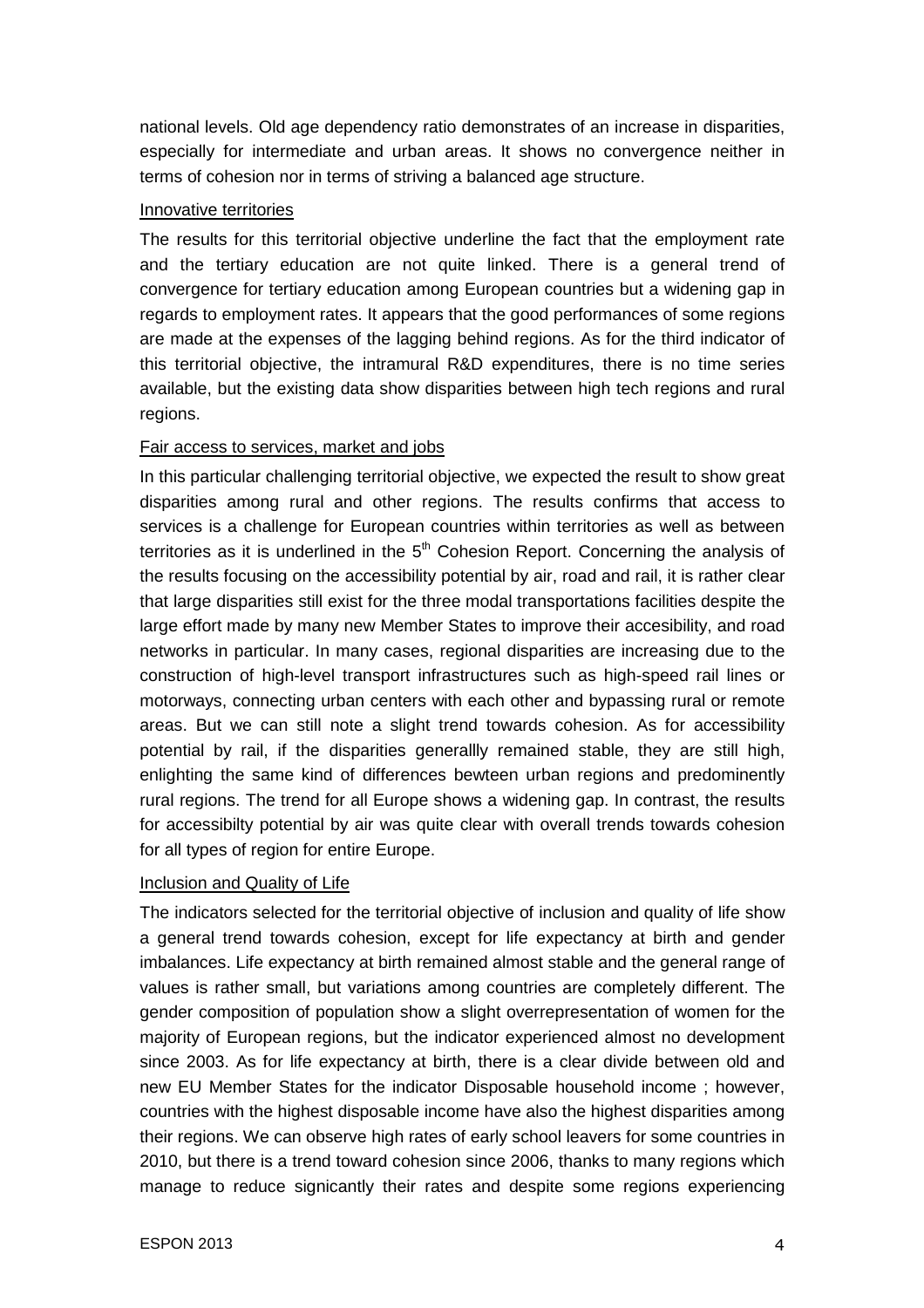increases. There are only few countries with balanced unemployment rates across sex, but despite the very high disparities there is a general trend towards cohesion. As for ageing index, many countries reveal only small disparities although there are some remarkable exceptions and specific situation like East Germany.

#### Attractive regions of high ecological values and strong territorial capital

For this objective, several wished indicators (on renewable energy, biodiversity, natural hazards) could not be analyzed. However, the four indicators available show trends that are generally resulting from high disparities. We can observe distinct spatial patterns across Europe but also significant disparities within countries and clear hot spots in some agglomerations. The desired thresholds (target values or desired direction of change) for all four indicators can only be reached for a small number of regions, although many of them are experiencing no or only marginal impacts from climate change. We can note divergences in the air quality among countries depending on national counter policies. But time series are not available for these indicators and little can be said about convergence, except that the level of pollution is high in most of the places. Soil sealing illustrates the most heterogeneous picture in Europe, with regions experiencing extremely high per capita land takes as compared to others.

### Integrated polycentric territorial development

In the absence of a more significant indicator of polycentricity, we chose to emphasize the population potential within 50 km and the net migration rate. The indicator on population potential clearly highlights the main dichotomy between the European core area and the peripheral ones. Though some of the peripheral regions, such as regions in Spain, Greece or Ireland, experienced considerable population gains through migration processes, the main economic centers in Europe also experiences positive net migrations. Therefore, the net migration patterns highlight the tremendous negative population trends in the new Member States, in the Nordic countries, in Eastern Germany and Northern France, which need to be paid attention to by policy makers. As for the cooperation between territories in Europe, we can highlight that the smaller countries like the Baltic States, Slovakia, or Slovenia already engaged over proportionally in international cooperation projects – by that trying to gain (or at least keep) knowledge in the countries as an instrument counteracting even further negative demographic trends.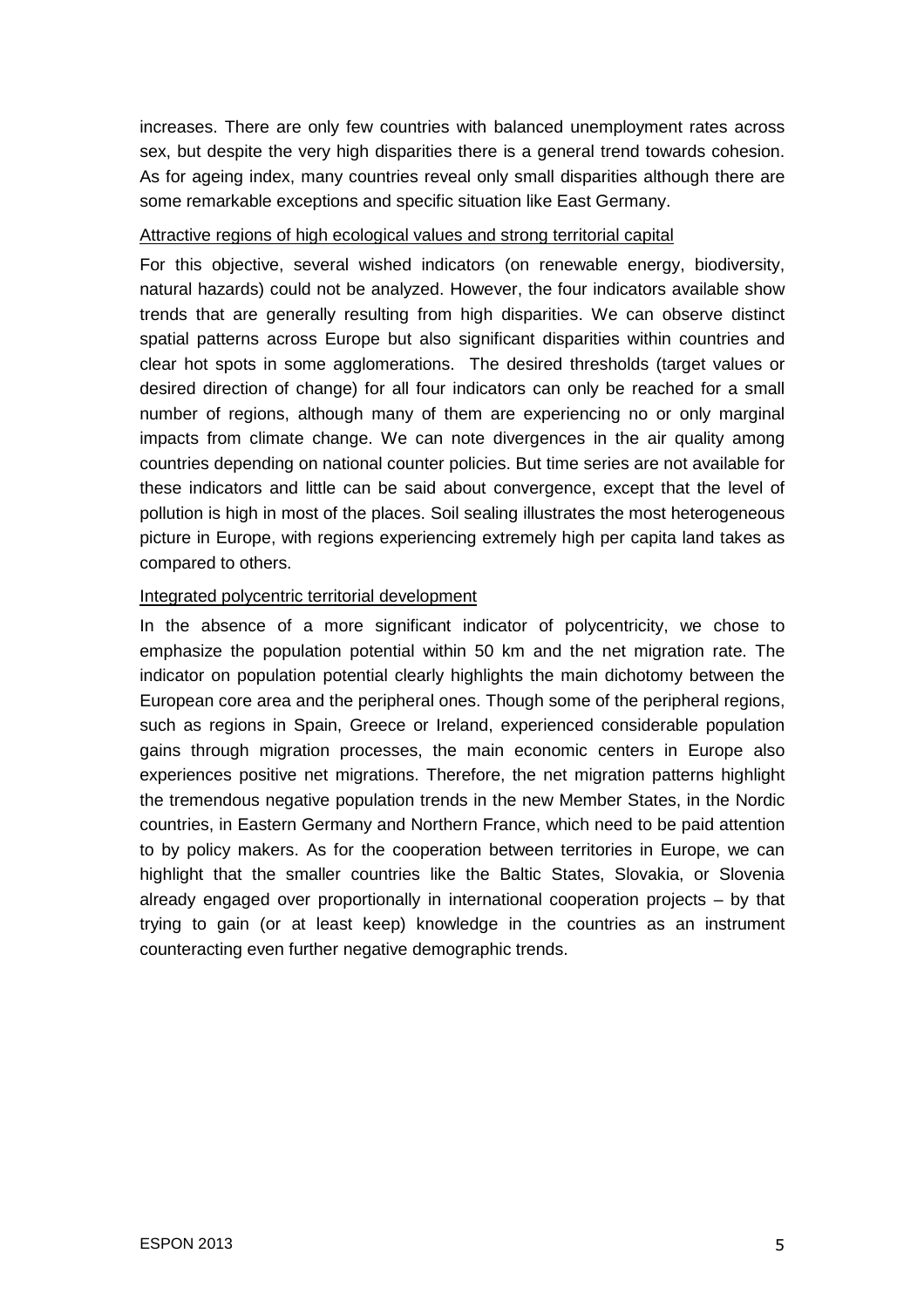Data availability, disparities and general trends in convergence for each indicator grouped by territorial objective are synthesised in Table 1:

| <b>Indicator</b>                                       | <b>Spatial resolution</b>                      | <b>Years</b><br>available | <b>Disparities</b><br>(1) | Trend $(2)$ |  |  |
|--------------------------------------------------------|------------------------------------------------|---------------------------|---------------------------|-------------|--|--|
| Strong local economies ensuring global competitiveness |                                                |                           |                           |             |  |  |
| GDP per capita in PPS                                  | <b>NUTS3</b>                                   | 1997-2008                 | high                      |             |  |  |
| Unemployment rate                                      | <b>NUTS3</b>                                   | 1999-2009                 | high                      |             |  |  |
| Old age dependency ratio                               | <b>NUTS3</b>                                   | 2000-2010                 | medium                    |             |  |  |
| Labour productivity in<br>industry and services        | <b>NUTS2</b>                                   | 2007                      | n.a.                      | n.a.        |  |  |
| Labour productivity per<br>person employed             | NUTS <sub>0</sub>                              | 1995-2010                 | medium                    |             |  |  |
| Innovative territories                                 |                                                |                           |                           |             |  |  |
| Population aged 25-64 with<br>tertiary education       | <b>NUTS2</b>                                   | 2008-2010                 | medium                    |             |  |  |
| Intramural expenditures on<br>R&D                      | <b>NUTS2</b>                                   | 2007                      | high                      | n.a.        |  |  |
| Employment rate 20-64                                  | <b>NUTS2</b>                                   | 1999-2009                 | small                     |             |  |  |
| Fair access to services, market and jobs               |                                                |                           |                           |             |  |  |
| Access to compulsory<br>school                         | NUTS 0, degree of $2008$<br>urbanisation       |                           | very high                 | n.a.        |  |  |
| Access to hospitals                                    | NUTS 0, degree of $2008$<br>urbanisation       |                           | very high                 | n.a.        |  |  |
| Accessibility<br>of<br>services                        | grocery NUTS 0, degree of 2007<br>urbanisation |                           | very high                 | n.a.        |  |  |
| Access to university                                   | (SILC data)                                    | 2007                      |                           | n.a.        |  |  |
| Accessibility potential by<br>road                     | <b>NUTS3</b>                                   | 2001, 2006                | very high                 |             |  |  |
| Accessibility potential by rail                        | <b>NUTS3</b>                                   | 2001, 2006                | very high                 |             |  |  |
| Accessibility potential by air                         | <b>NUTS3</b>                                   | 2001, 2006                | high                      |             |  |  |

1: Disparities: StDev / Avg = 0-0.2 small disparities; 0.2-0.4 medium disparities; 0.4-0.6 high disparities; >0.6 very high disparities

2 : trends towards cohesion: strong trend towards cohesion trend towards cohesion , disparities remained stable , widening gaps



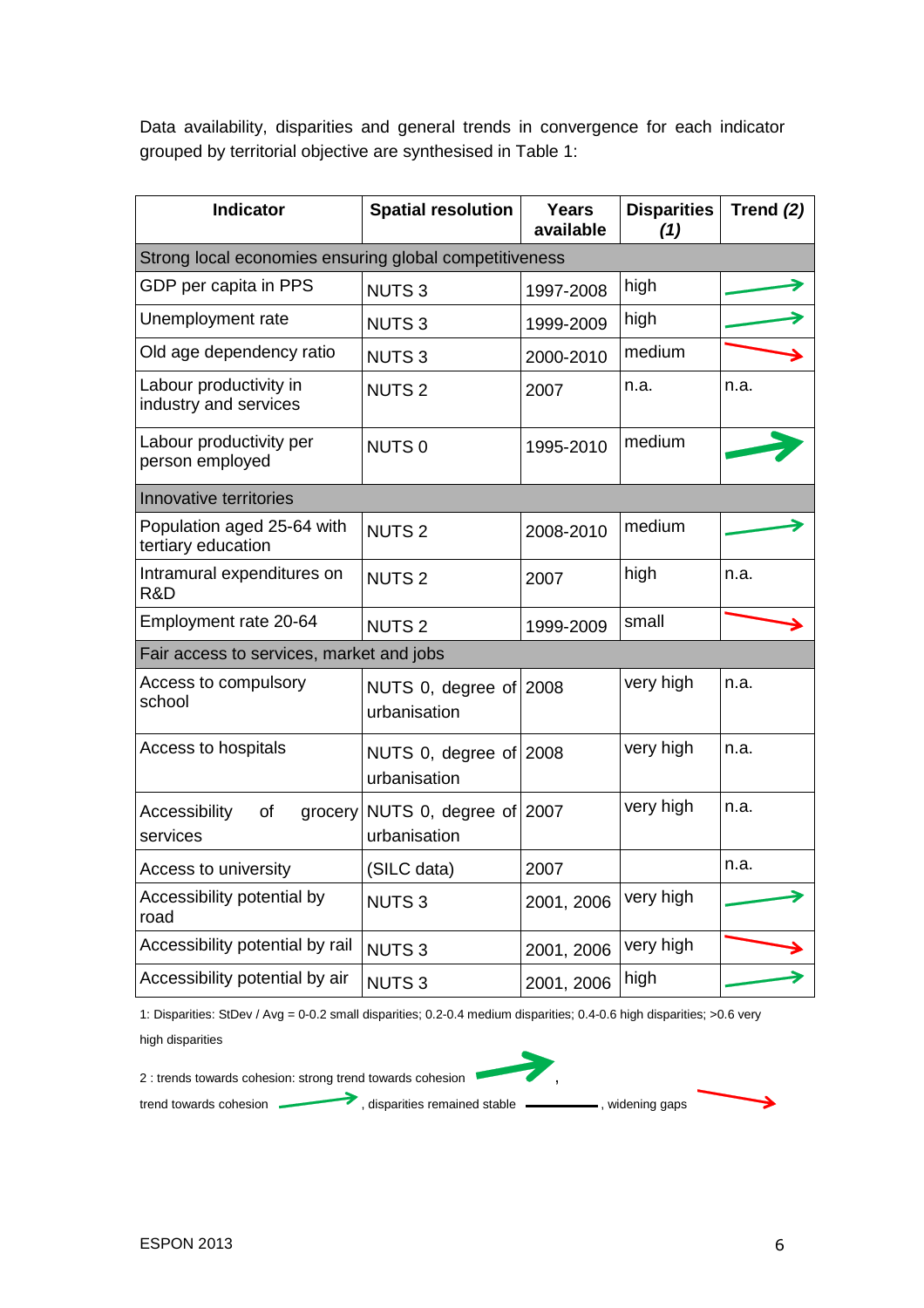| <b>Indicator</b>                                                            | <b>Spatial resolution</b> | <b>Years</b><br>available | <b>Disparities</b><br>(1) | Trend(2) |  |  |
|-----------------------------------------------------------------------------|---------------------------|---------------------------|---------------------------|----------|--|--|
| Inclusion and quality of life                                               |                           |                           |                           |          |  |  |
| Disposable household<br>income                                              | <b>NUTS2</b>              | 1996-2007                 | medium                    |          |  |  |
| Life expectancy at birth                                                    | <b>NUTS2</b>              | 2000-2008                 | small                     |          |  |  |
| Proportion of early school<br>leavers                                       | <b>NUTS1</b>              | 2000-2010                 | high                      |          |  |  |
| Gender imbalances                                                           | <b>NUTS3</b>              | 2000-2009                 | small                     |          |  |  |
| Difference in female-male<br>unemployment rates                             | <b>NUTS2</b>              | 1999-2010                 | very high                 |          |  |  |
| Ageing index                                                                | <b>NUTS3</b>              | 2000-2010                 | small                     |          |  |  |
| Attractive regions of high ecological values and strong territorial capital |                           |                           |                           |          |  |  |
| vulnerability<br>Potential<br>climate change                                | to NUTS 3                 | 2011                      | high                      | n.a.     |  |  |
| Air pollution: $PM_{10}$                                                    | <b>NUTS3</b>              | 2009                      | small                     | n.a.     |  |  |
| Air pollution: Ozone<br>concentrations                                      | <b>NUTS3</b>              | 2008                      | medium                    | n.a.     |  |  |
| Soil sealing per capita                                                     | <b>NUTS3</b>              | 2006                      | very high                 | n.a.     |  |  |
| Mortality, hazards and risks                                                | n.a.                      | n.a.                      |                           |          |  |  |
| <b>Biodiversity</b>                                                         | n.a.                      | n.a.                      |                           |          |  |  |
| Renewable energy potential                                                  | n.a.                      | n.a.                      |                           |          |  |  |
| Integrated polycentric territorial development                              |                           |                           |                           |          |  |  |
| Population potential within<br>50 km                                        | <b>NUTS3</b>              | 2008                      | very high                 | n.a.     |  |  |
| Net migration rate                                                          | <b>NUTS3</b>              | 2007                      | medium                    | n.a.     |  |  |
| Cooperation intensity                                                       | <b>NUTS2</b>              | 2008                      | high                      | n.a.     |  |  |
| Cooperation degree                                                          | <b>NUTS2</b>              | 2008                      | medium                    | n.a.     |  |  |
| Polycentricity index                                                        | n.a.                      | n.a.                      |                           |          |  |  |

# **Table 1. Territorial objectives and top indicators - territorial cohesion analysis**

1: Disparities: StDev / Avg = 0-0.2 small disparities; 0.2-0.4 medium disparities; 0.4-0.6 high disparities; >0.6 very high disparities



trend towards cohesion , disparities remained stable , widening gaps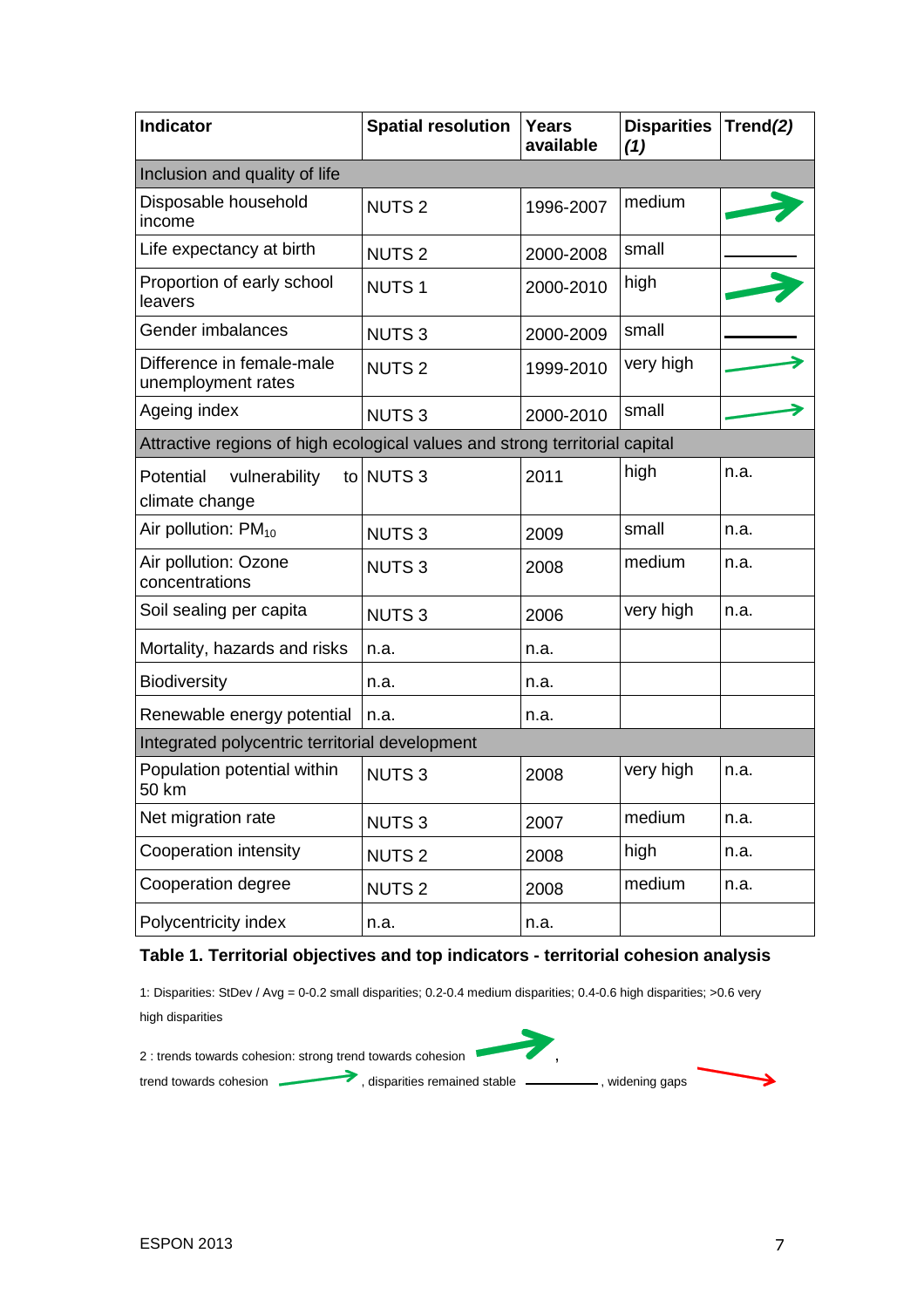# **Presentation of the indicators**

#### **Indicator presentions by fact sheet**

The top indicators of territorial cohesion selected by INTERCO are presented in more details the Scientific Report (chapter **C.3. Indicators presentation**), grouped by territorial objective. First, the territorial objectives and the rationale behind the indicator selection is described. Then, each indicator is presented in a standardised manner, in the form of a fact sheet. Each fact sheet starts with basic information on the indicator, along with an indicator description, followed by a diagram illustrating the minima, mean and maxima values per country for the latest available year. Graphs of convergence are also shown (if available) :

- sigma convergence : evolution of disparities
- beta convergence : trends in relation to states, i.e. revealing possible catching-up process (lagging behind territories should progress better than other ones)

If data are available at NUTS 3 level, convergence graphs by type of region (e.g. metropolitan areas) can be displayed, revealing convergence patterns that contradict the overall EU situation (Figure 1):



### **Figure 1. Example sigma convergence graphs by type of region (accessibility by rail)**

In the case of accessibility by rail, the overall disparities between regions in Europe remained stable between 2001 and 2006. An analysis by type of region, however, revealed that disparities for urban regions and for predominantly rural regions close to a city increased, but decreased for intermediate remote regions and for predominantly rural remote regions. Remote regions showed the highest disparities as compared to the other types of regions.

These graphs are followed by the indicator map, which also includes the sigma convergence graphs for the entire Europe, if available.

Indicator presentation for each territorial objective concludes with a short summary highlighting the main findings and focusing on the indicator developments (trends towards cohesion or towards increasing disparities).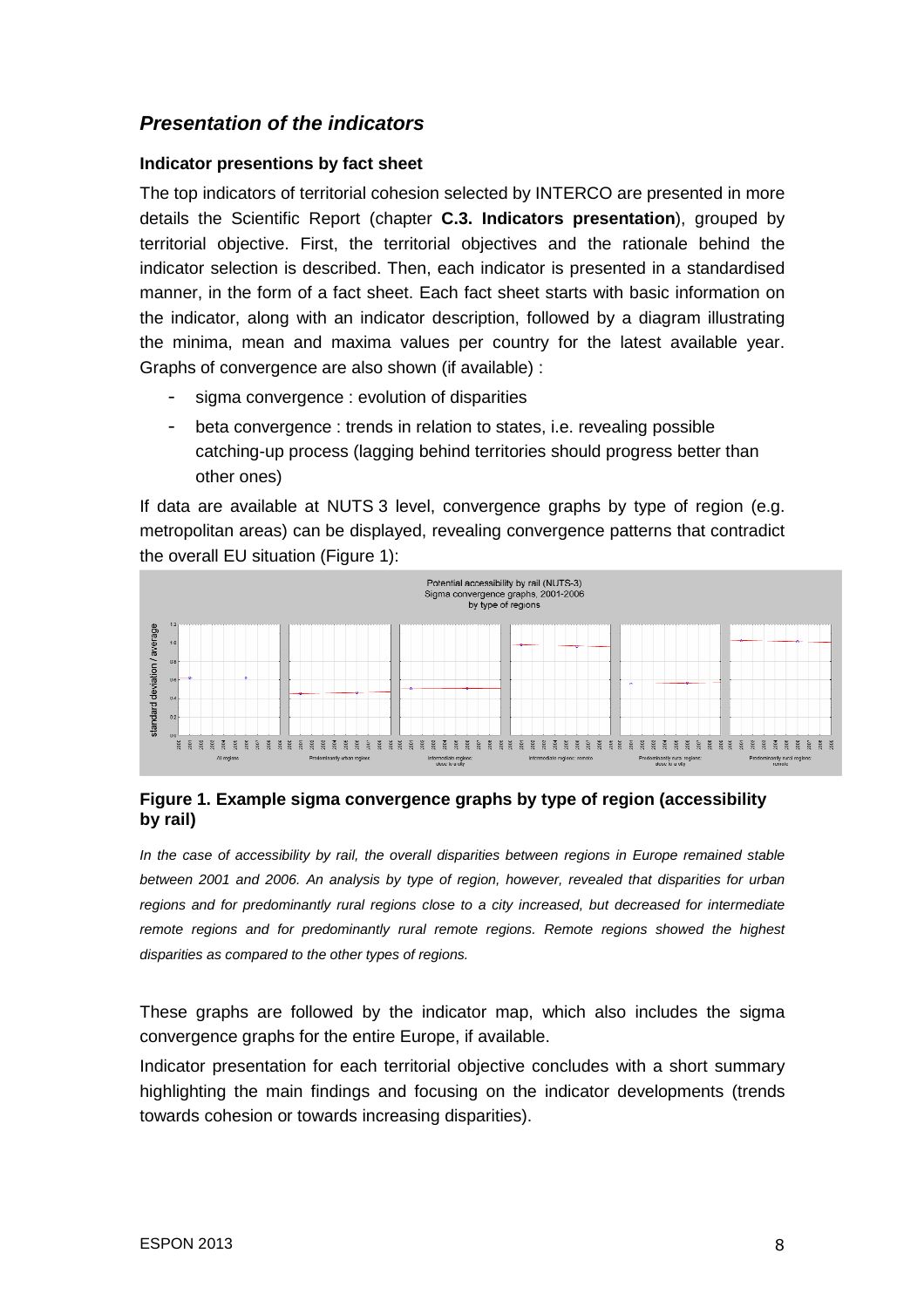#### **Synthetic presentations**

Different synthetic ways to better communicate territorial cohesion at a glance by territorial objective have been explored. Figure 2 is an example of a simple representation of the level of disparities for the first territorial objective. In principle, all indicators should be computed at the same spatial resolution and for the same years of reference (in the example below, 3 indicators are at NUTS 3 level, one at NUTS 0 level). At present time, it is not possible comply with this principle for all territorial objectives due to the heterogeneity in data availability (see Table 1).



**Figure 2. Level of disparities for 4 indicators under territorial objective "strong local economies ensuring global competitiveness" (St. dev. / Mean)** 

Interpretation : the smaller the blue area, the smaller the disparities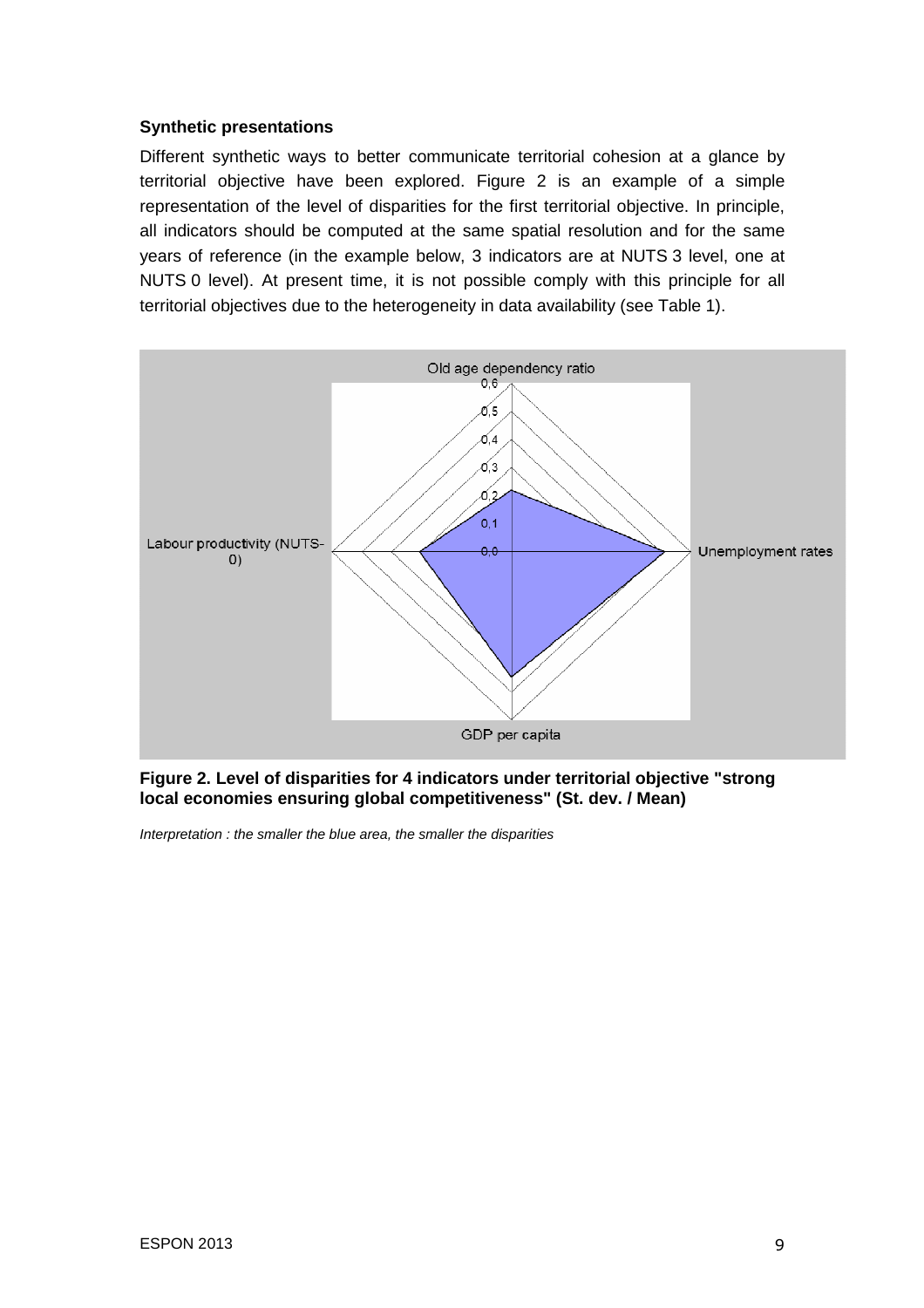# **Conclusions**

## **32 top indicators for 6 territorial priorities**

After two years of research, the INTERCO project has selected 32 top-indicators wich are structured along 6 territorial objectives. They aim at reflecting both the thematic and policy dimensions of territorial cohesion (see chapter **B.2.2.1. The list of indicators**).

The conduct of the project highlighted interesting challenges and difficulties to reach its objectives, to develop indicators and indices that can be used to measure territorial cohesion.

The main results show that there is no general trend towards convergence in all ESPON territories. At level of the Territorial objectives, convergence trends over the past decade were strongest for the objective of **"Strong local economies ensuring global competitiveness"**; however, disparities are still medium and high. Indicators for measuring **"innovative territories"** perform heterogeneously, with tertiary education showing convergence trend, while for employment disparities even increased. Indicators under the objective **"Fair access to services, markets and**  *job*" still show the highest existing disparities over all indicators; insofar there is no fair access to markets for all people in Europe. Only accessibility potential by road and air indicator slight trends towards cohesion, while for the accessibility potential by rail in contrary existing gaps seem to become permanent. Indicators on **"Inclusion and quality of life"** yield the smallest existing disparities, but these small differences are stable over time; there has only be little development over the last years, except for the proportion of early school leavers and the disposable household income, where one could observe clear trends towards cohesion. Existing disparities for all indicators under the last two objectives, i.e. **"Attractive regions of high ecological values and strong territorial capital"** and **"Integrated polycentric territorial development"** are significant (medium, high and very high); due to a lack of data, time series analyses could not be generated for these two objectives.

#### **Recognising the complex and dynamic nature of territorial cohesion**

Territorial cohesion is a very rich concept, fostering a lot of theoretical reflexions while in constant redefinition by the political framework. Indeed, its inherent multidimensionality adds difficulties to the understanding of the concept of territorial cohesion. Moreover, as shown by the current policy debates, it is also a moving concept. The definition of territorial cohesion is very much linked to policy directives and objectives. This is why we cannot tackle theat subject without understanding fully the different documents produced by European policies. Therefore, we sketched the indicators out of the Territorial Agenda 2020 and Europe 2020 that guided us through our discussions. The recurrent updates of the policy objectives and documents had forced us to take a flexible attitude in the course of the project, rendering the current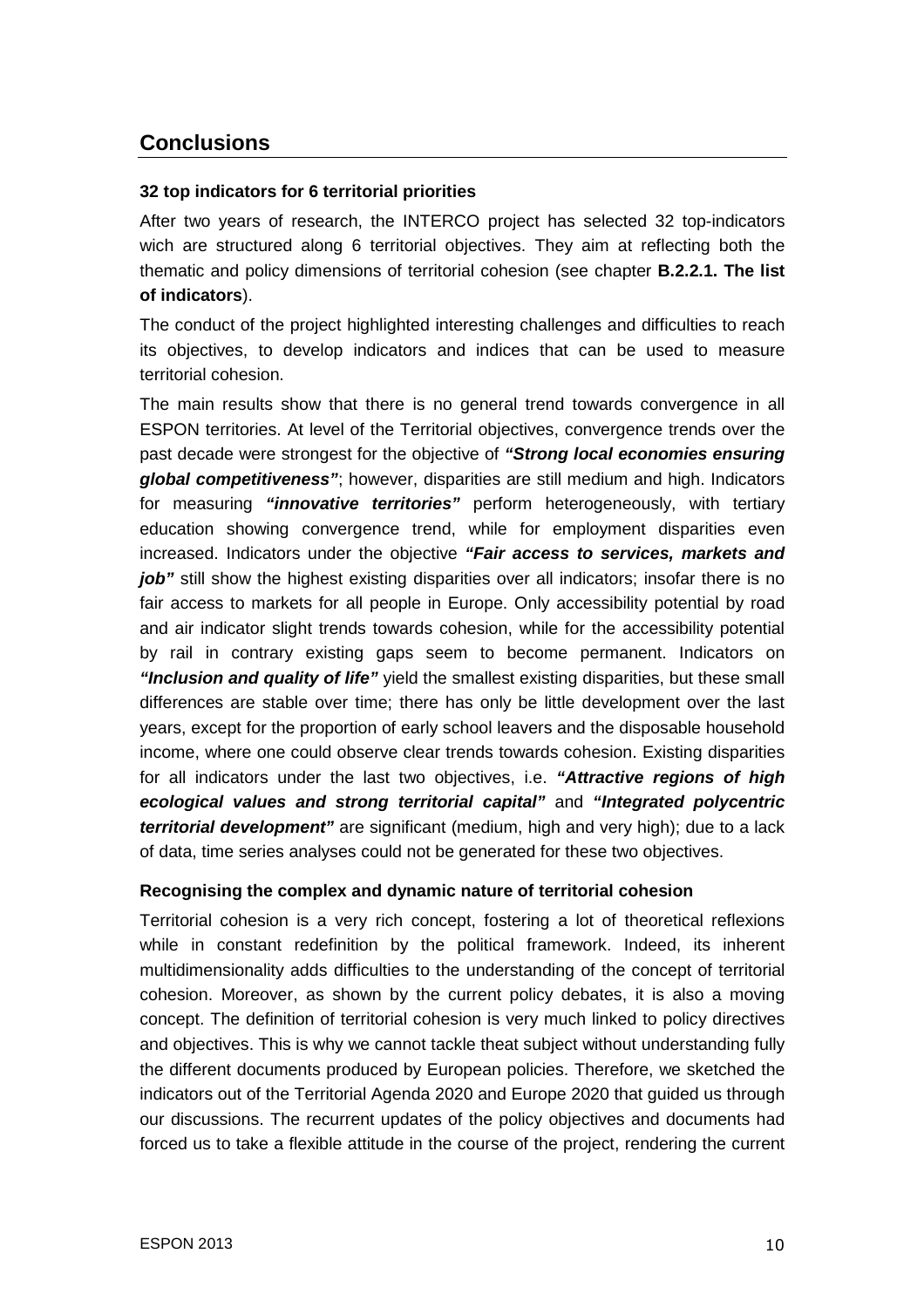results more in line with the future shape of Europe, but also more adaptable if any changes should take place in the future as well.

The idea of a flexible and adaptable set of indicators must be considered as a positive input for the users of ESPON Database. This implementation would need to be achieved by clearly making the distinction between data - that can be organised using a thematic thesaurus - and indicators that would be selected data linked to specific facets of territorial cohesion (e.g. the territorial objectives identified by the INTERCO project). Conversely, these territorial aspects - in our case, the territorial objectives - should serve as entry points to the database. This type of well-thought, policy-oriented entry points might be more understandable, relevant and usable than thesaurus categories for any user interested in territorial cohesion.

### **Recognising the political and contradictory nature of territorial cohesion**

Another benefit of the INTERCO project is its interaction and proximity with the actors that are directly engaged in territorial cohesion. It appeared very soon that territorial cohesion could embrace large and various definitions among our group of researchers, but among policy makers as well. This not-so-easy-to-define concept led to numerous discussions about the multiple dimensions to be considered. Our objective was to build a few simple indicators, yet significantly covering a wide and complex notion. Thus, a participative process - made of several workshops and questionnaires - enabled the TPG to capture the concrete demands from policy makers. However, the striking main result of these participative processes was to underline the divergence of the requests of policy makers among themselves as well, reflecting the ambiguous meaning of territorial cohesion and its related political objectives. It was a real challenge for the TPG to respond to these demands in a coherent manner. For instance, the minutes of the workshops revealed a clear rejection, by the vast majority of the stakeholders, of composite indicators, when the building of composite indicators was one of the primary requests of the call. The differences of needs from local governements and systemic actors were also an interesting challenge to answer.

Considering the changing and heterogeneous views on territorial cohesion, it would be interesting to develop participatory tools (websites, electronic fora, etc.) through which local people can develop their own definitions of territorial cohesion and their own measures of it. Such approaches have been used, e.g. in developing sustainability indicators in countries like USA and Canada.

# **Building on ESPON knowledge**

An important part of the project was to build upon previous ESPON projects. The originality of such a project in this context is the possibility to access a large database and to build upon previous results of researches conducted on the same subject or close themes. For example, the research conducted by ESPON Climate or by GEOSPECS, or KIT, ReRisk, gave us new and innovative data that could be added to complement more classical indicators. In that sense, ESPON allows a fruitful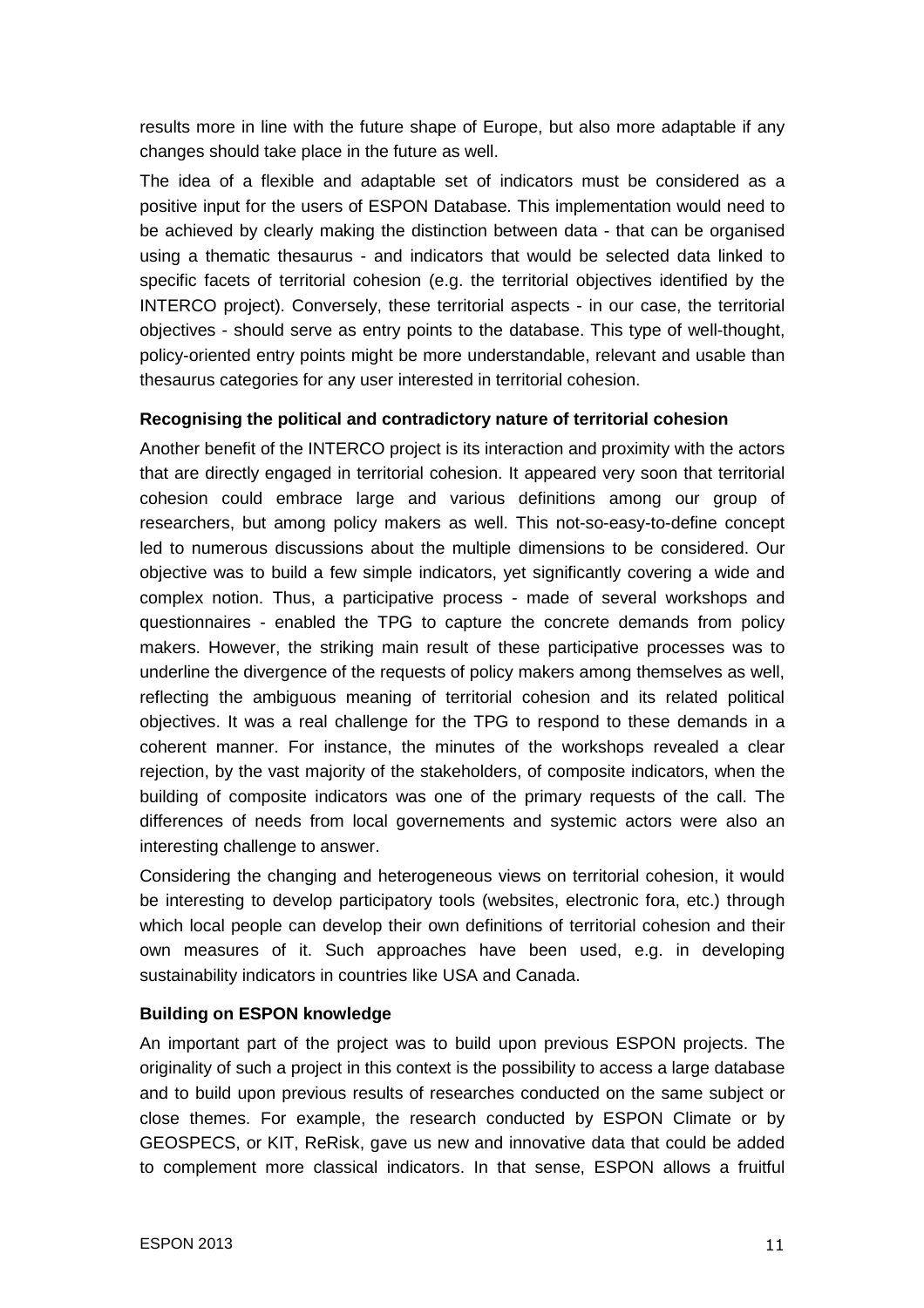collaborative approach among its project teams, an approach that must be continued in the future. For a project like INTERCO which is at the crossroad of all discussions and practices in the European Union, it was very helpful to be able to rely on numerous previous researches that a specialized institution like ESPON had helped conducting.

## **Data gaps**

However, despite this large database, we have to admit that our research is not as complete as we would have liked it to be. The utter idealistic indicators lists should have included a lot more data that would have allowed us to compare and link better the indicators. Since the composite indicators were not desired by the stakeholders, we had to find another way of managing linkage between indicators. The research then led us to build sets of indicators. Though, the current image of the 6 territorial objectives is not yet satisfactory as it is lacking some very core indicators (4 out of the 32 top indicators had to be put in a wishlist). For instance in the  $5<sup>th</sup>$  territorial objective (Attractive regions of high ecological values and strong territorial capital) has actually only the pollution indicators and soil sealing per capita, leaving territorial capital aside in the final results. Two objectives that are of first importance for this territorial objective, as well as for the European policy, are the biodiversity state and the progression of renewable energy production and consumption. However, to be able to incorporate those indicators for territorial purposes, they should exist for all territories and at regional (NUTS 3) if not at local levels. As for today, the data were leaving too many gaps in terms of territory covers as they are available only at national level and not for all countries yet. We could have used national data that exists, but they were not satisfying in the analytical framework we used. Moreover, when time series are not available, how could we analyse convergence? It is therefore very difficult to draw conclusive lessons from this set of territorial indicator. The same problem occurs for several other indicators (see annex 3. Top indicatorsdata availability).

The official data collection is not yet fully adjusted to the newest political priorities and we are strongly urging the data providers to make the missing data available for the researchers and the policy makers, if not for the general public. INTERCO recommends to Eurostat and EU member countries to collect the respective data regularly (time frequency to be defined) at least at NUTS 2 level, preferably at NUTS 3, otherwise by relevant territorial typologies (e.g. degrees of urbanisation, urban/rural regional types, etc.). This should help reaching the political targets of the latest development of the European cohesion policy.

#### **Policy indicators versus contextual indicators**

We also had to deal with some more restrictive requests from practical policy demands. Stakeholders often set the focus on indicators that would enable them to measure the concrete results of their political actions, i.e. on subjects on which they can have a direct influence.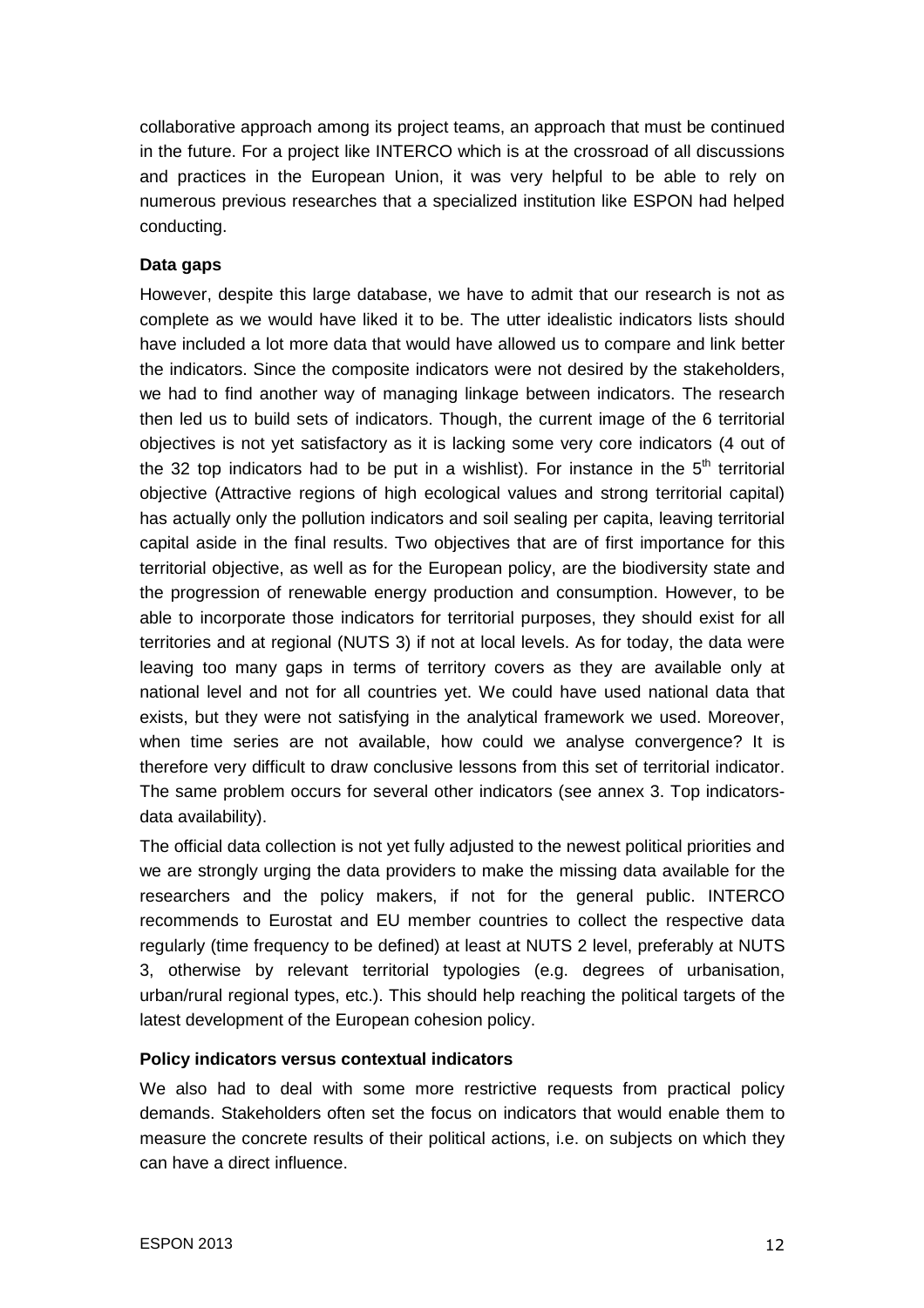For that reason, indicators such as on life expectancy were criticised because they could not be linked to immediate actions or policies; even though a desired direction of change was identified (life expectancy should in principle increase).

But more descriptive - contextual - indicators that are reflecting the complexity of the various situations in Europe (e.g. population density) were also dismissed because they could not be associated to a desirable direction of change, to a specific policy objective.

Yet, the overall image of territorial cohesion would benefit from these contextual indicators that could help interpreting the performances of territories in relation to their specific conditions (demography, climate, remoteness, etc.). As a matter of fact, it is difficult to focus only on policy indicators ignoring the general contextual factors that are indirectly linked. The linkages between the contextual and policy-oriented indicators in way that is meaningful for territorial cohesion, is a task that is conducted in other ESPON project such as GEOSPECS. INTERCO had the mandate to provide a European-wide picture of a territorial cohesion. Other projects can deepen the INTERCO results by studying in more details the different preconditions for development, as well as the particular contributions to the aims of Europe 2020 and TA 2020 in the different types of areas.

# **Well-being as the ultimate impact of territorial cohesion**

The focus on measuring concrete policy results, very useful for policy makers, must be balanced by a reminder of what should be the ultimate goal of any policy action, i.e. the well-being of the population. Well-being is another fuzzy concept difficult to influence directly, but in our view it is clear that territorial cohesion, along with sustainable development, should be considered as means for well-being and progress. Therefore, indicators on territorial cohesion should also, if not primarily, reflect on the impacts of European policies, which include the improvement and reduction of disparities in well-being over time for all territories in Europe.